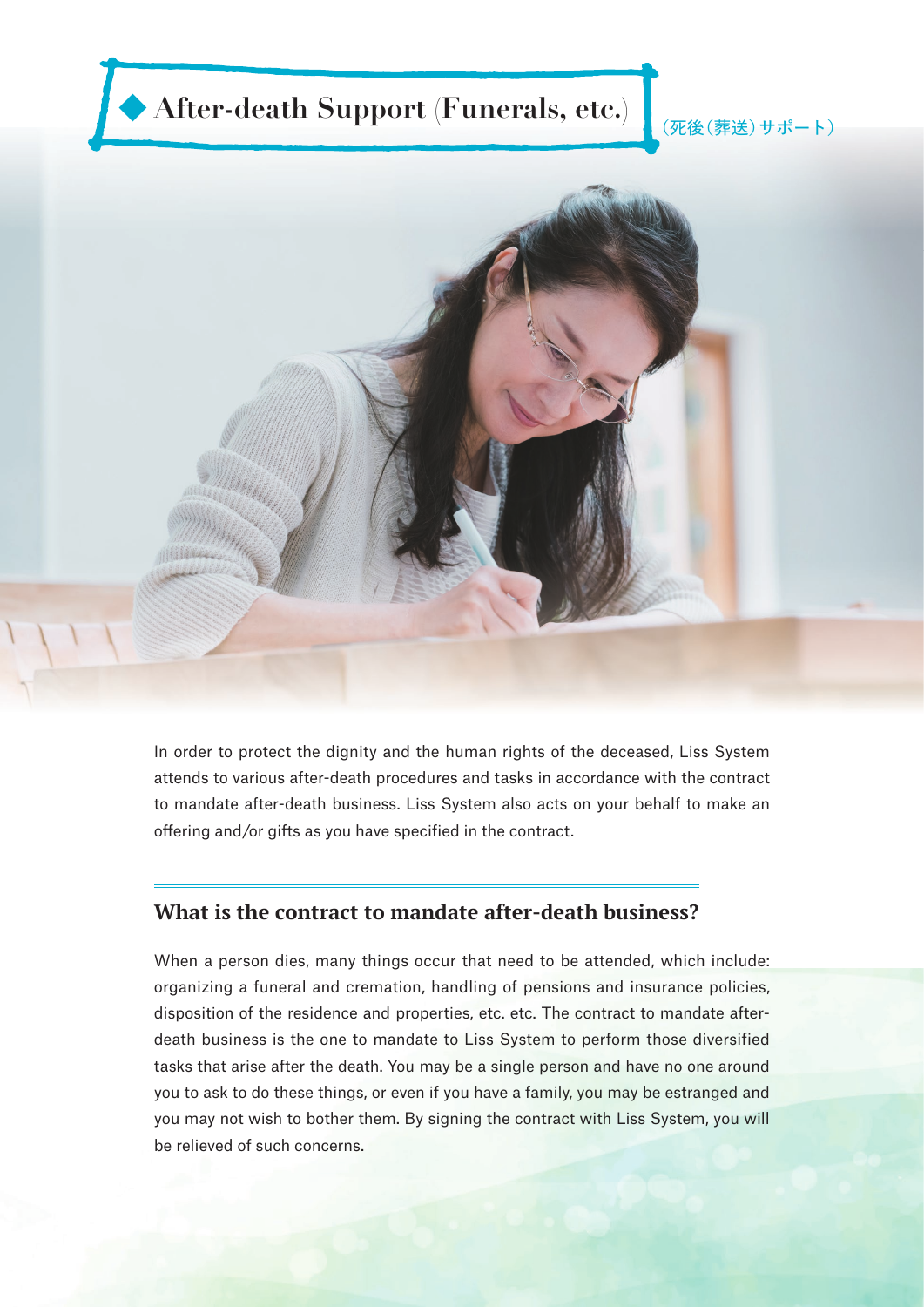## ● **Advantages of signing the contract to mandate after-death business**

- (1) You don't need to bother your family after you die.
- (2) You don't have to worry about having no one to ask to handle the matters after you die.
- (3) You can convey your wishes about your funeral and other things while you are alive.

# **Main contents of after death business**

Liss System divides after-death business into 2 categories: "basic after-death business" and "optional after-death business". "Basic after-death business" refers to the minimum must-do service when a person dies, e.g., transportation of the body from the hospital, cremation, etc. Other things are all optional and you can do without them. For instance, you may want to have a funeral with your friends present. At the funeral, you may want the altar decorated with flowers. You may want your house to be cleaned and your furniture to be disposed of. You can decide what services you want in accordance with your life style, your values and your views of life and death and include them as optional business.

## ● **Basic after-death business**

- Must-do business
- ・Cremation
- ・Cineration
- ・Funeral
- Optional after-death business.Additional service reflecting your life style and values
- ・A funeral in your own fashion
- ・Payment of utility bills (electricity, water, gas, etc.) and their cancellation;
- ・Clearing up your residence, returning the rented property; support the relocation of the co-habited family member(s).
- ・Handling of insurance policies and pensions.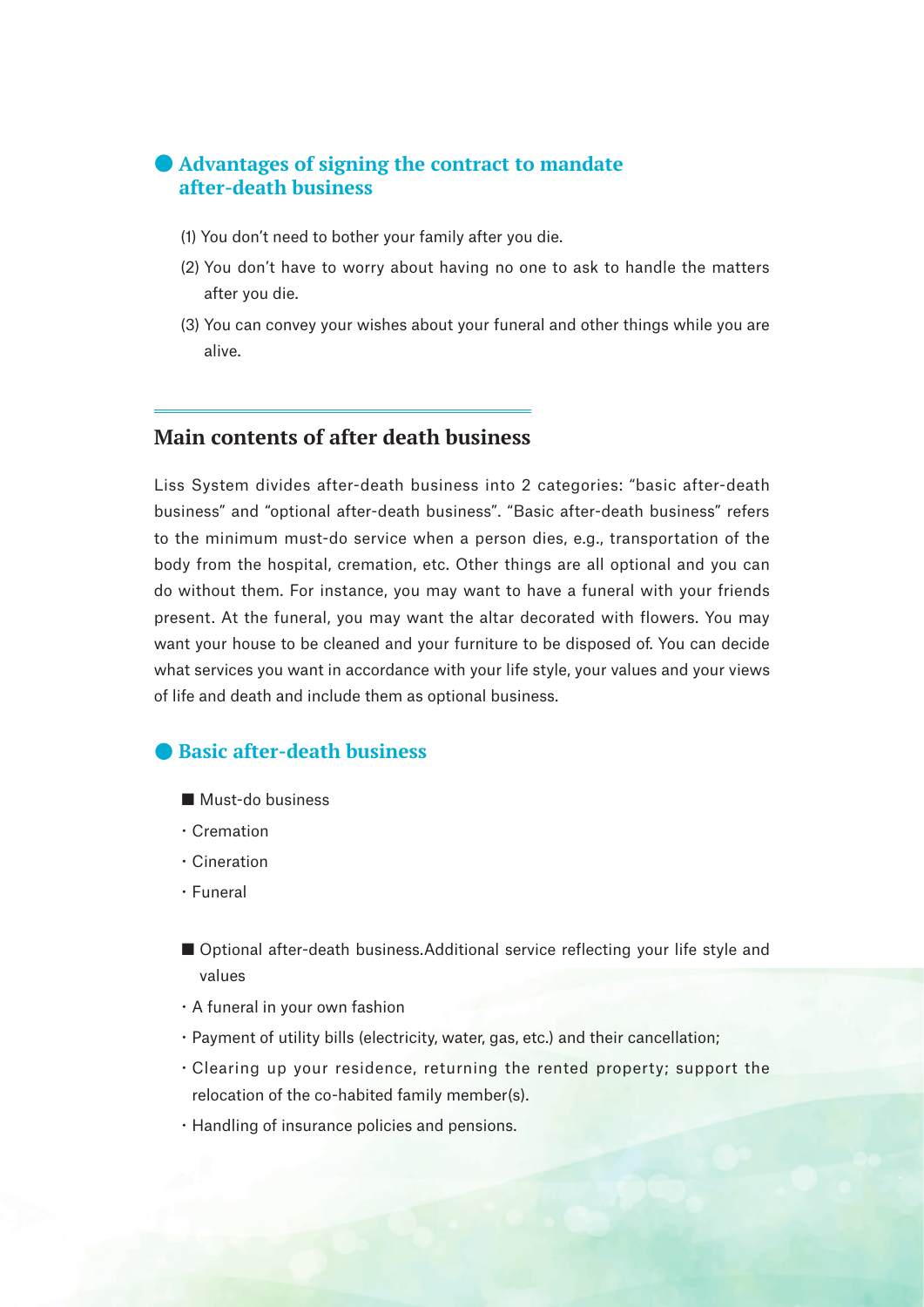- ・Cancellation of credit and other cards
- ・Delete and destroy all the private information on PC, mobile, etc.
- ・Disposition of beloved pets and artifacts
- ・Disposition of assets for religious service (management and disposition of graves and altars included).
- ・Act on your behalf to send gifts and/or condolence money to those whom you cared for when alive.
- ・Others

#### **Steps of the contract to mandate after-death business**

Here are the steps from the application for user registration of the contract to mandate after-death business of the pre-need agreement to the start of its service. When you apply for the contract to mandate after-death business of the pre-need agreement, it is essential for you to mandate Japan Pre-need Agreement Settlement Organization to be the executor of your will. The Settlement Organization is responsible for supervising and validating the performance of the jobs by Liss System, the mandatary. Upon the death of the mandator, his/her will comes into effect. Liss System then performs its mandatary duties, organizing a funeral and doing other after-death business, while the Settlement Organization is responsible for the payment for those services.

The Settlement Organization executes the will and pays to Liss System by cashing in the resources prepared by the deceased. Prior to the payment, the Settlement Organization carefully examines the performance and the billing amount and decides whether or not Liss System has fulfilled the desires of the deceased in a satisfactory manner. If any potential discrepancy is found, an investigation takes place by an expert and Liss System is urged to perfect its mandatary duties. If there is no correction, there could be no payment.